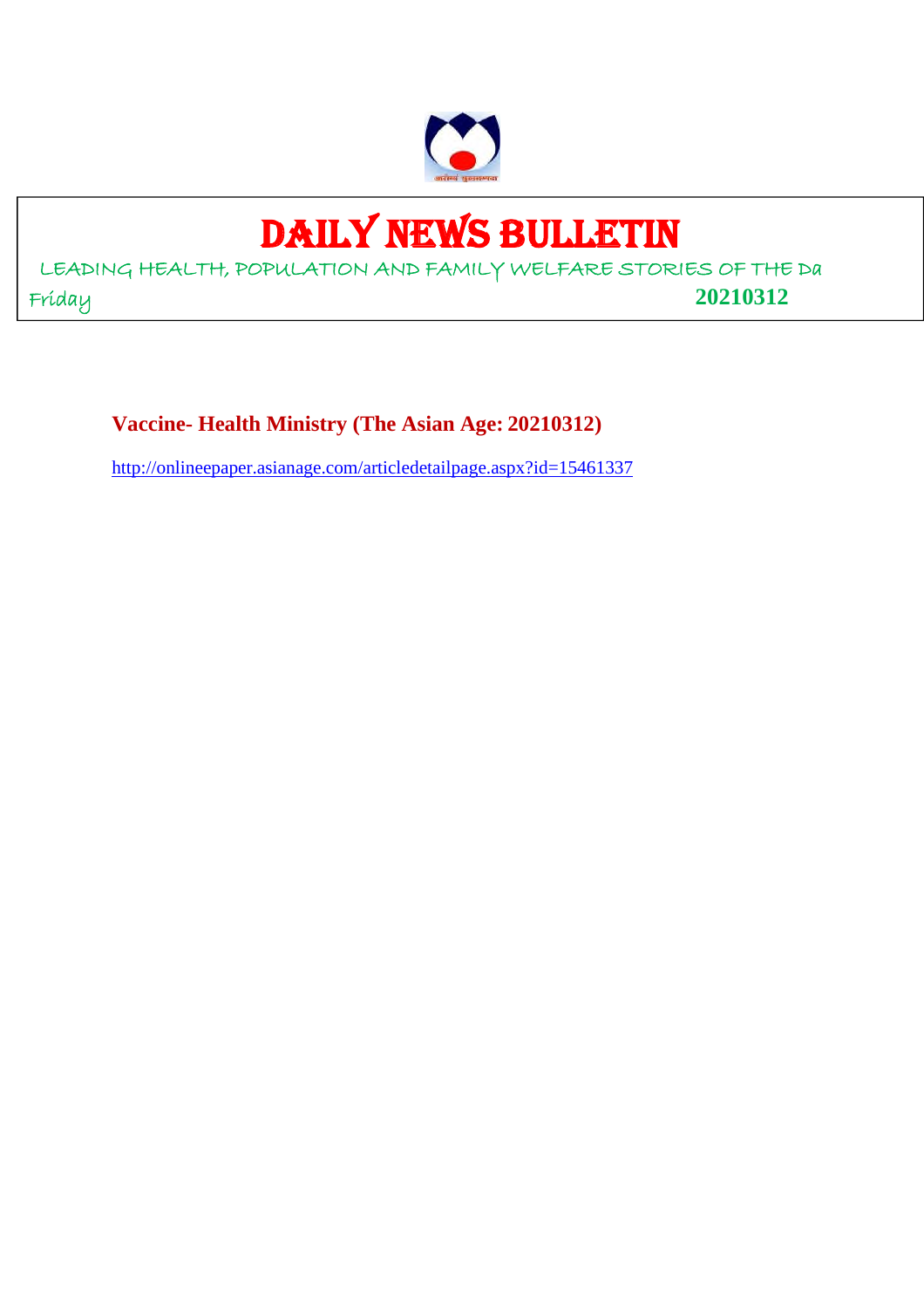# No shortage of vaccines in any state: Health ministry

New Delhi, March 11: The Union health ministry on Thursday clarified that there is no shortage of Covid vaccine doses in any state in the country so far.

Responding to a question on the Rajasthan's claim that there is a shortage in Covid vaccine stock, Union health secretary Rajesh Bhushan said the Centre regularly monitors the availability of vaccine supply in all states and UTs and their consumption on a daily basis.

The vaccine stock availability is reviewed every<br>morning. "Data of the usage and consumption of Covid vaccine comes from states. The Centre does not vaccinate people. It just makes the vaccines available at free of cost in government facilities and at a fixed rate in private facilities. According to data available as part of the daily review meeting held today morning, and even three days ago, there was no shortage of vaccine in **Union health secretary** Rajesh Bhushan saidhe Central government does not vaccinate people. It just makes the vaccines available at free of cost in government facilities and at a fixed rate in private health facilities

any state," he said.

The health ministry on March 9 had rejected reports on impending<br>shortage of Covid vaccine doses in Rajasthan, saying the Centre regularly monitors the availability of vaccine supply in all states and UTs, and provides doses as per their requirement and consumption pattern.

"The factual position is that there is no shortage of Covid vaccine with the state at present. Rajasthan has been supplied 37.61 lakh doses and has consumed only 24.28 lakh doses till yesterday night," the ministry had said in a statement.  $-PTI$ 

# **44 students test** Covid +ve at hostel in Maha's Latur

Latur, March 11: A total of 44 students residing in a hostel in MIDC area near Maharashtra's Latur city tested Covid positive on Thursday, a health department official said. Last month, 47 other students from the same hostel were found infected, he said. The hostel is located near an English-medium school on the outskirts of the city. This hostel provides accommodation to students between Class 8 and 10, the official said. "After testing positive, these students were moved to a local quarantine centre, where they are being treated," he said. Meanwhile, a total of 146 people tested coronavirus positive in Latur district during the day, officials said. - PTI

### **Covid cases; nation witnesses 23,285 new infections**

**Spike in daily Covid cases; nation witnesses 23,285 new infections (The Tribune: 20210312)**

https://www.tribuneindia.com/news/nation/spike-in-daily-covid-cases-nation-witnesses-23- 285-new-infections-224149

Spike in daily Covid cases; nation witnesses 23,285 new infections

Photo for representation only. Tribune file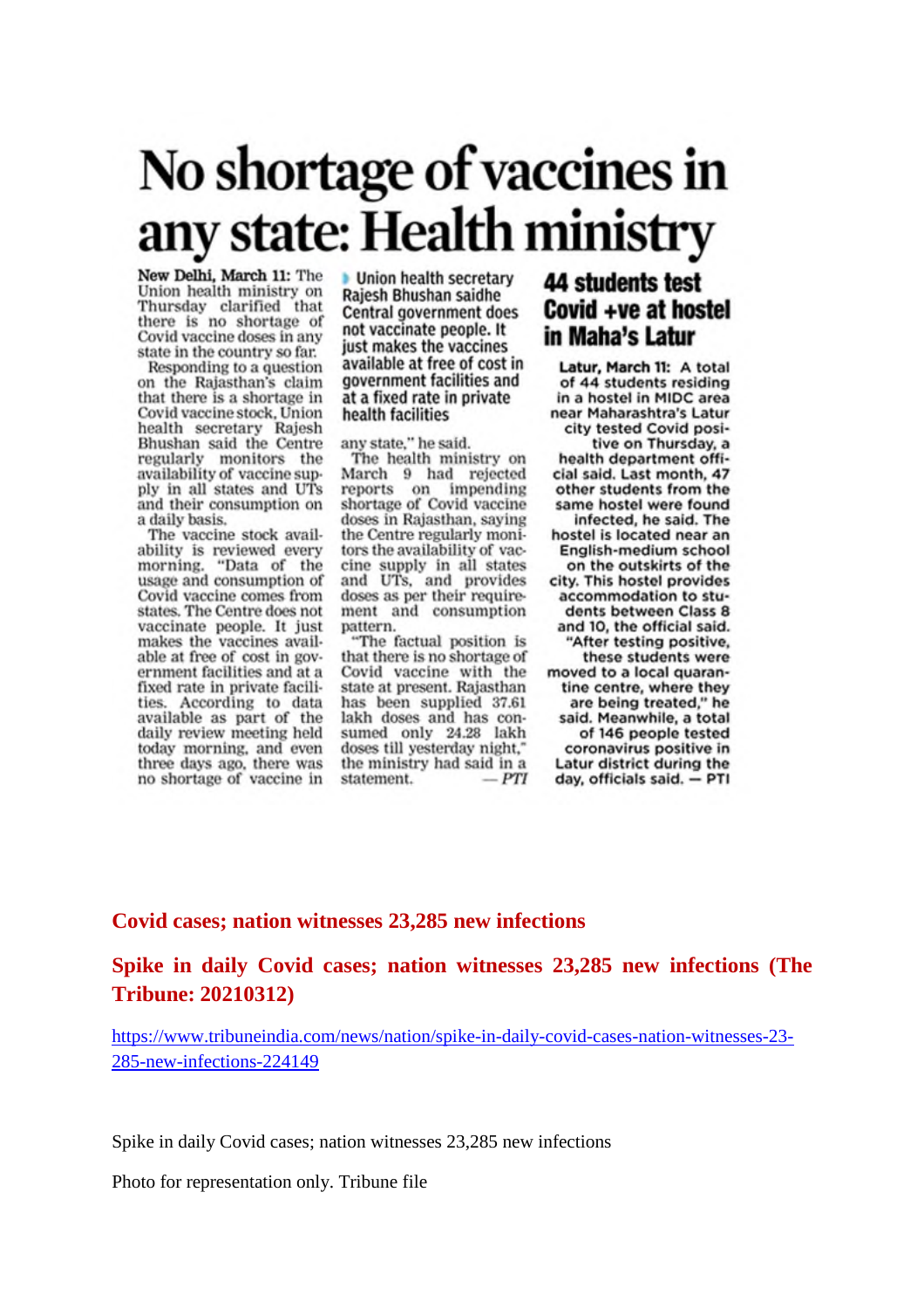India recorded 23,285 cases of coronavirus infection in a day, the highest in around 78 days, taking the total tally of Covid cases to 1,13,08,846, according to the Union Health Ministry data updated on Friday.

The death toll increased to 1,58,306 with 117 daily new fatalities, the data updated at 8 am showed.

The total active caseload increased to 1,97,237, which now comprises 1.74 per cent of the total infections, while the recovery rate has dropped to 96.86 per cent.

On December 24, 24,712 new infections were reported in a span of 24 hours.

The number of people who have recuperated from the disease surged to1,09,53,303, while the case fatality rate stands at 1.4 per cent, the data stated.

According to the ICMR, 22,49,98,638 samples have been tested up to March 11 with 7,40,345 samples being tested on Thursday. PTI

# **Pandemic**

# **One year of pandemic**

# **Vaccine a bright spot, but no dearth of challenges (The Tribune: 20210312)**

https://www.tribuneindia.com/news/editorials/one-year-of-pandemic-223985

A year has passed since the World Health Organisation declared a global pandemic after over a lakh cases of Covid-19 were confirmed across the world, transforming nearly every aspect of life and livelihood in critical ways. Effective tools have been developed to control the pandemic, but the repercussions of even momentary complacency have played out in recent weeks with a surge in coronavirus cases. Downplaying the risk factor, especially with the emergence of newer variants, is fraught with danger. Some sobering statistics need to be highlighted to mark 365 days: more than 11.74 crore confirmed cases and 26 lakh deaths in 221 countries and territories.

That eight vaccines against SARS-CoV-2, the virus that causes Covid-19, have been approved by at least one country indicates a miraculous collaborative effort. Yet, the rollout can only be seen as a starting point. The race to end the pandemic and reduce it to a sporadic or endemic disease will be a long-drawn one. Studies predict that most high-income countries will have vaccinated their populations by early next year, but bigger hurdles need to be overcome: over 80 poor countries will have to wait until 2023. Simply put, the world won't be back to normal travel, trade and supply chains until maybe 2024 unless rich countries play a proactive role in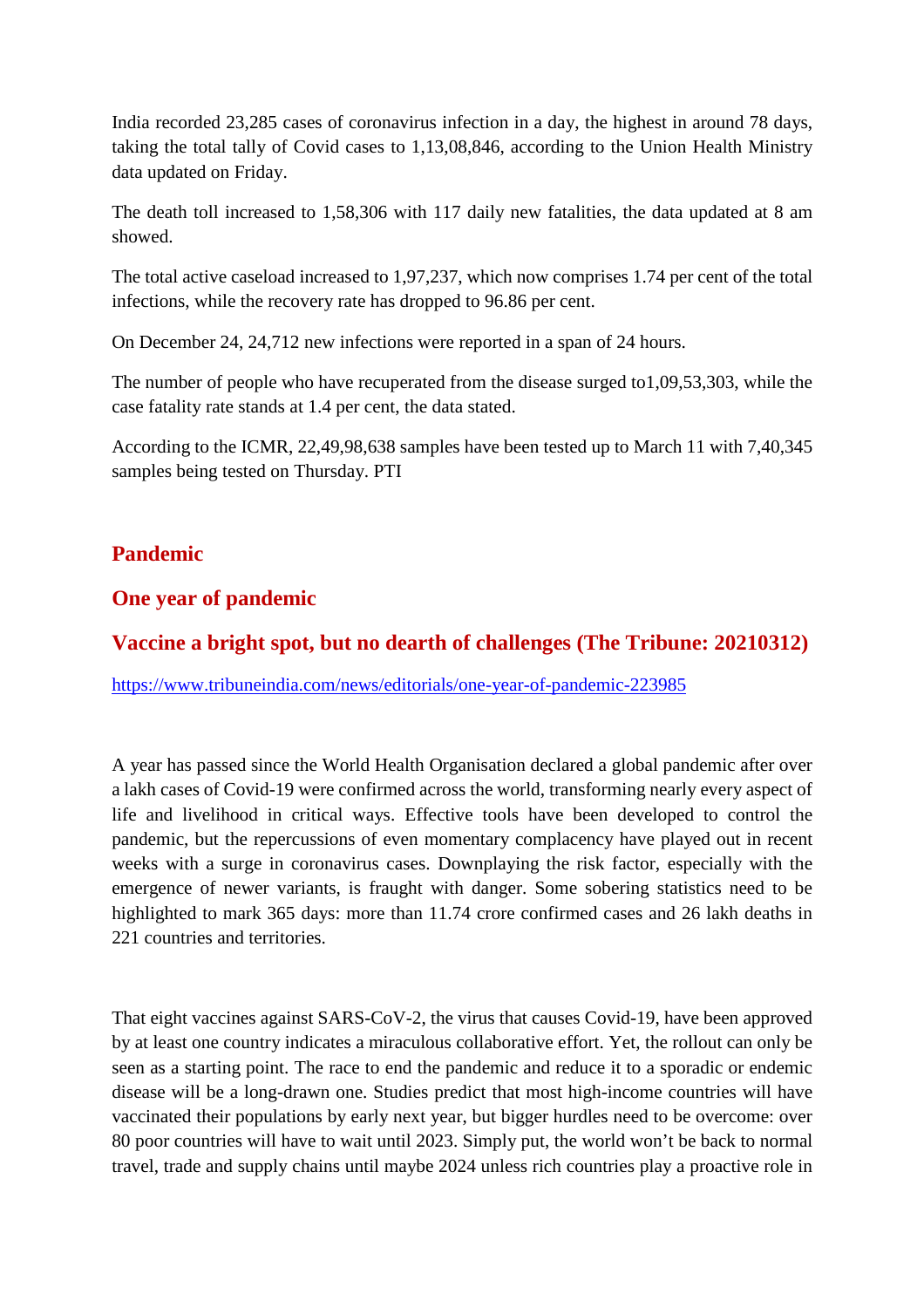ensuring a level-playing field by waiving patents and supporting delivery. New Delhi's outreach in this regard deserves global applause and recognition.

The post-vaccine patterns in Israel and the UK have shown promising results, as the rate of new infections seems to be declining. Extensive research is already underway the world over to determine, among other things, how long the protection lasts, whether booster doses are required and the vaccine's impact on viral transmission. Until high levels of population immunity via inoculation are achieved, precautionary measures will have to be kept in place. Any letup in outbreak responses could mean inviting serious trouble. The year gone by has been witness to immeasurable pain. Ensuring there's no repeat demands individual and collective responsibility.

# **Covaxin**

# **Covaxin shows potency (The Tribune: 20210312)**

https://www.tribuneindia.com/news/editorials/covaxin-shows-potency-223432

Lancet report, phase 3 trial results encouraging

The peer-reviewed article based on the performance of India's indigenous Covid vaccine, Covaxin, published by the Lancet Infectious Diseases Journal, comes as a shot in the arm for the country's hobbled vaccination drive and puts it on the road to being a vaccine superpower. The endorsement of phase 2 trials of Covaxin as being safe and generating an immune response without any serious side effects should help gain the people's trust in getting themselves jabbed. The common adverse events noted in this phase were pain at the injection site, headache, fatigue and fever. Riddled by scepticism and concerns of safety and efficacy among the scientific community following the clearance of Covaxin for emergency use by the drug regulator even as phase 3 human trials were still on, the inoculation campaign has been marked by hesitancy ever since its rollout in mid-January.

The crucial phase 3 data that emerged last week is also promising as it addresses another significant concern: that of the vaccine's efficacy. Bharat Biotech, which has manufactured the vaccine in collaboration with the Indian Council of Medical Research and the National Institute of Virology, Pune, announced that interim phase 3 trial data showed that the vaccine has shown 81 per cent effectiveness. If this claim is also corroborated by peer-reviewed analysis subsequently, then Covaxin should be on the roll as one of the most efficient doses globally and overcome the acceptance hurdles that it is currently facing — both in India and with prospective buyers abroad. The latest findings should alleviate some doubts of potency, such as those expressed in Brazil which had bought Covaxin doses.

Credibility is the key to the success of the vaccination programme, which, in turn, is vital for taming the coronavirus that has seen an alarmingly upward curve in the past couple of weeks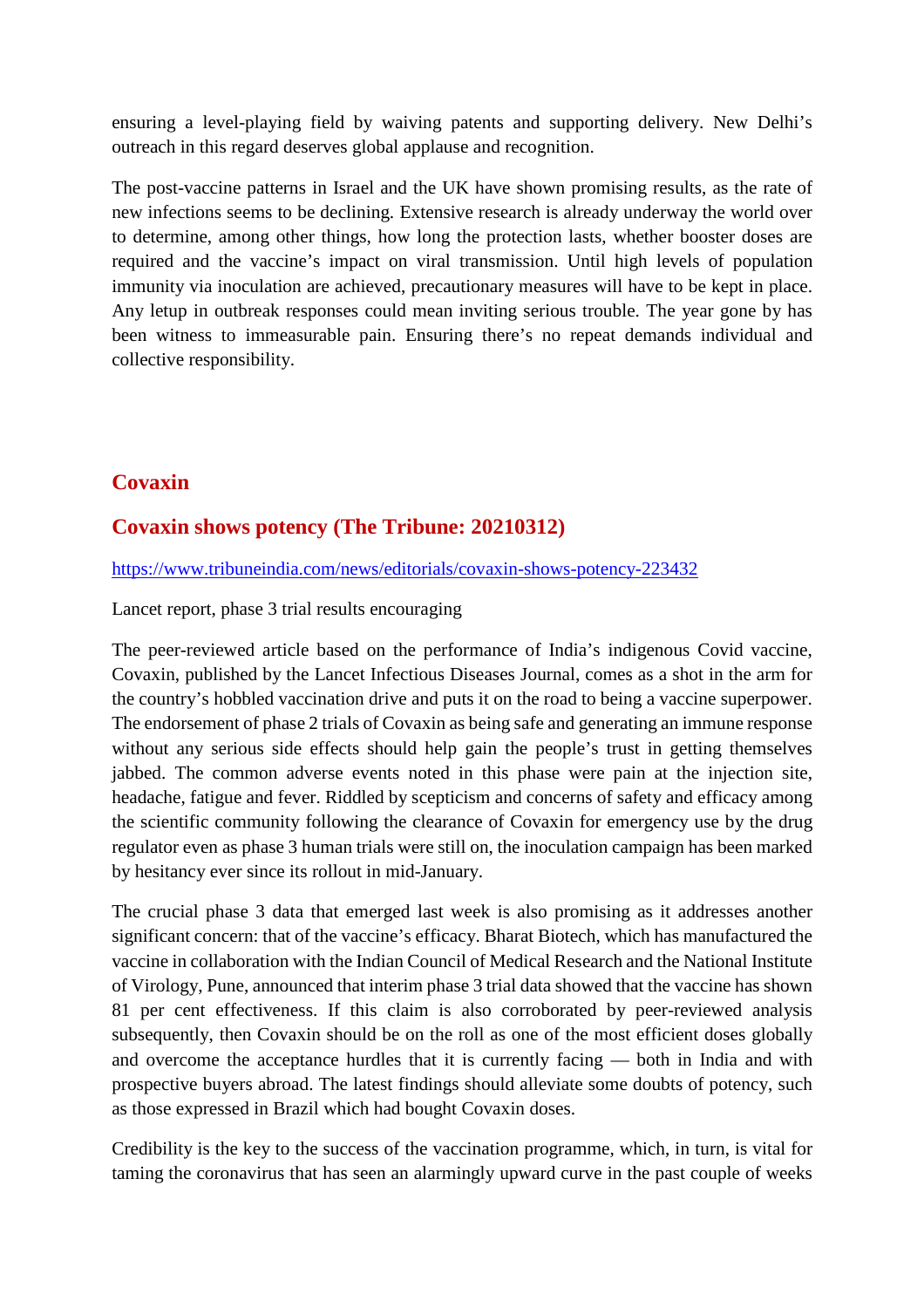in Punjab and some other states. With just 2.3 crore doses of the two vaccines approved for use — the other being Oxford-AstraZeneca's Covishield — having been administered in the nearly two months of the immunisation drive, the target of vaccinating 30 crore people by August at this rate is a long shot.

## **AstraZeneca vaccine**

# **Coronavirus | Denmark, Norway, and Iceland suspend use of AstraZeneca vaccine (The Hindu: 20210312)**

https://www.thehindu.com/news/international/coronavirus-denmark-norway-iceland-suspenduse-of-astrazeneca-vaccine/article34046141.ece

Denmark was first to announce its suspension, "following reports of serious cases of blood clots" among people who had received the vaccine.

Denmark, Norway and Iceland on Thursday temporarily suspended the use of AstraZeneca's Covid-19 vaccine over concerns about patients developing post-jab blood clots, as the manufacturer and Europe's medicines watchdog insisted the vaccine was safe.

# **Coronavirus**

# **Coronavirus | 60% of new COVID-19 cases in Maharashtra (The Hindu: 20210312)**

https://www.thehindu.com/news/national/six-states-account-for-over-85-of-fresh-covid-19 cases-in-india-health-ministry/article34042940.ece

126 deaths in the 24 hours ending 8 a.m. on March 11.

Maharashtra reported the highest daily new COVID cases at 13,659 (almost 60% of the daily new cases) with the country reporting 22,854 new cases in the last 24 hours, a release issued by the Health Ministry said on Thursday. Maharashtra is followed by Kerala with 2,475 cases while Punjab reported 1,393 new cases.

You have reached your limit for free articles this month.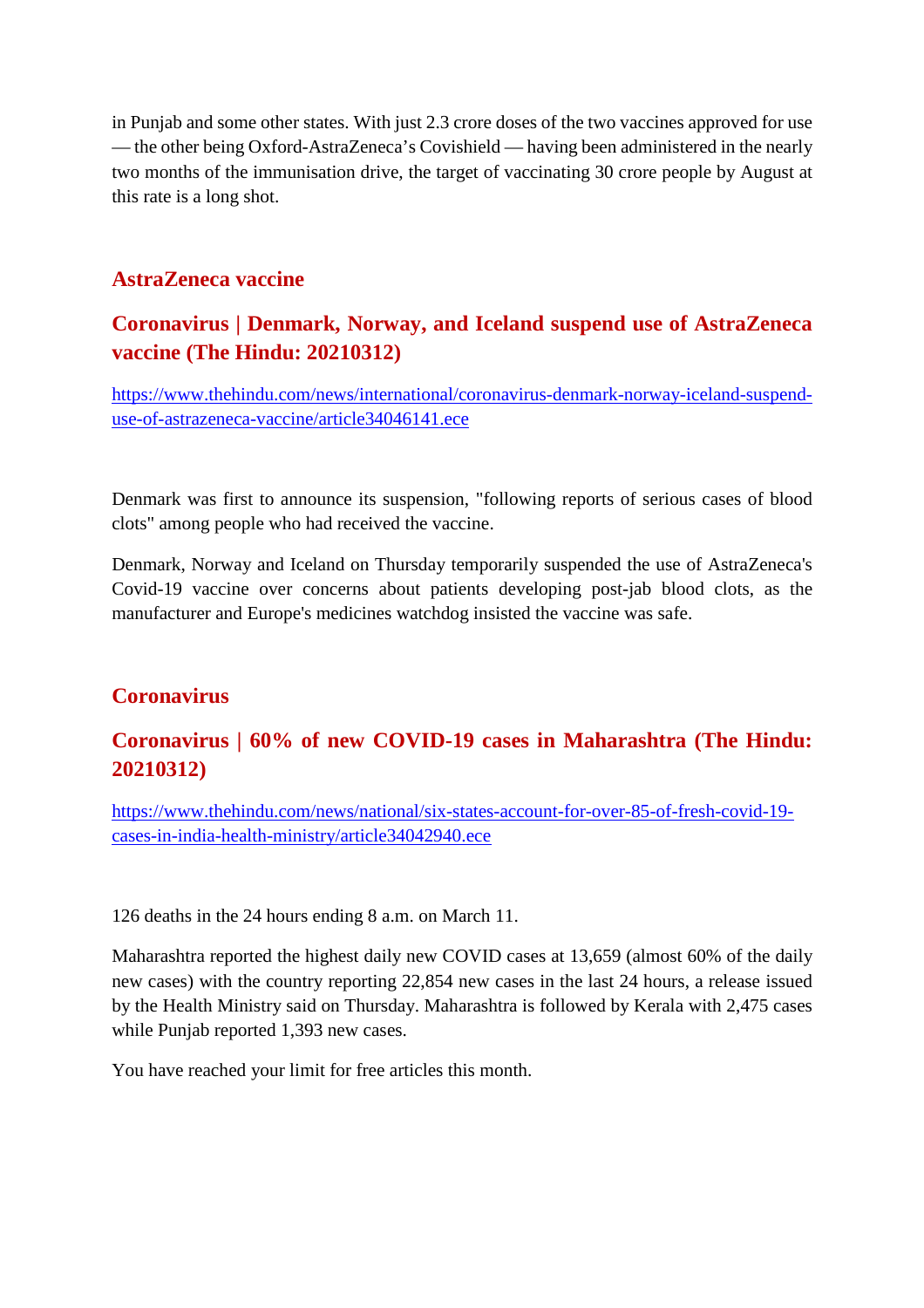# **Covid -19 (The Asian Age: 20210312)**

http://onlineepaper.asianage.com/articledetailpage.aspx?id=15461309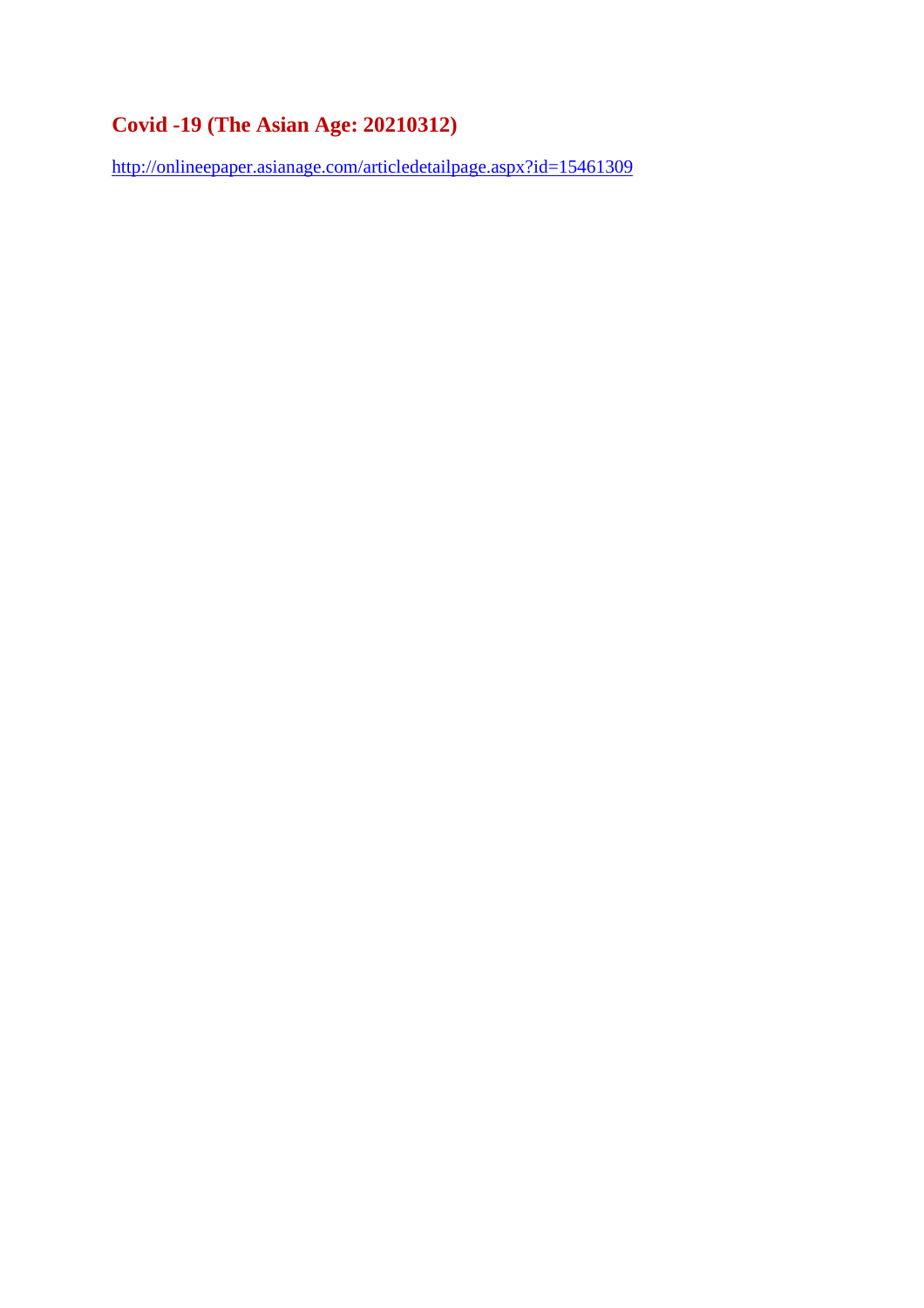# 409 Covid cases in Delhi in 24 hrs, highest in over 2 months

**AGE CORRESPONDENT** NEW DELHI, MARCH 11

Delhi on Thursday recorded 409 new Covid-19 cases, the highest single-day rise in nearly two months, while the positivity rate rose to 0.59 per cent, according to health department data.

The death toll climbed to 10,934 with three more fatalities, the latest bulletin issued by the Delhi Health Department stated.

Delhi had recorded 370 new cases on Wednesday and 320 on Tuesday. The reported three city deaths due to the disease on Wednesday and four on Tuesday.

On Sunday and Monday, 286 and 239 cases, respectively, were recorded in the national capital. The city had registered 321 coronavirus cases and one death last Saturday. and 312 cases and a fatality on Friday.

A total of 585 cases were reported on January 1 and 384 on January 4. The daily count had dropped to 306 on January 11 and risen again to 386 on January 12, according to official figures.

The numbers had started to come down in February. On February 26, the month"s highest daily count of 256 cases was recorded.

On Thursday, 409 new coronavirus cases were recorded. taking the infection tally to 6,42,439, the bulletin said.

The number of active cases of the disease in

# **AAP's Raghav Chadha tests** +ve, goes for self-isolation

New Delhi, March 11:<br>Aam Aadmi Party leader and Delhi Jal Board vice Raghay chairman Chadha on Thursday said that he has tested positive for Covid-19. He said that no serious symptoms have surfaced yet but as a precautionary measure he is practicing self-isolation for the next few days.

"I would like to inform you all that I have tested positive for Covid-19," Chadha, who is also an Aam Aadmi Party (AAP) spokesperson, tweeted.

the city rose to 2,020 from on Wednesday, 1.900 while the positivity rate rose to 0.59 from 0.52 per cent the previous day.

Health experts and doctors have attributed this "sudden rise" to people turning complacent, not following Covid-19 appropriate behaviour and 'assuming all is well now".

The total number of conducted tests on Wednesday stood at 69,810, including 42,187 RT-PCR tests and 25,623 rapid antigen tests, the bulletin said.

The number of people under home isolation on Thursday rose to 1,028 from 982 on Wednesday, it said, adding that over 6.29 lakh people have recovered from the infection till date.



ble appeal to all who have come in direct gcontact **Milli** with me in Raghav the last few

'My hum-

Chadha days  $$ if you notice

any symptoms, please get yourself tested and take all necessary precautions. It is our responsibility to keep ourselves and others safe, preventing further sare,  $\mu$  of the virus," he

Noida recorded four new cases of Covid-19 on Thursday that pushed the infection tally in Gautam Buddh Nagar district to 25,643. official data showed.

The active cases in the district came down to 82 from 85 the previous day, according to data released by the UP Health Department for a 24-hour period.

Seven patients got discharged during the period with the overall recoveries reaching 25,470, the fifth highest in the state, the data showed.

Gautam Buddh Nagar has a death toll of 91 with a mortality rate of 0.35 per cent.

The recovery rate of patients reached 99.32 per cent, according to the statistics.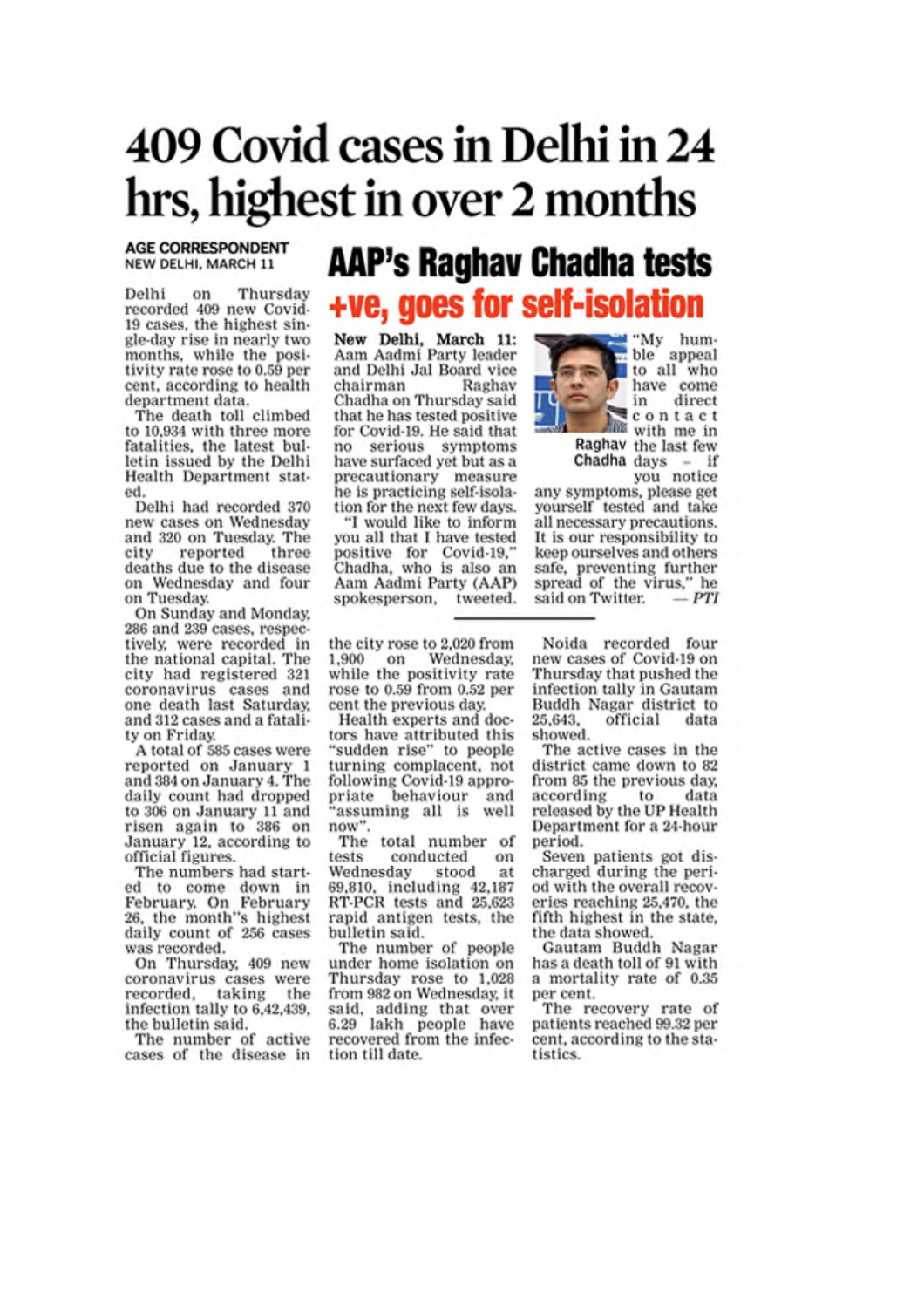# **Post-COVID world.**

# **We've handled Covid well. But we must remain vigilant (Indian Express: 20210312)**

https://indianexpress.com/article/opinion/columns/coronavirus-vaccine-jp-nadda-who-healthworkers-7222831/

Awareness, alertness and prompt action will help minimise the threat posed by the virus and save lives as we move forward into the challenges of a post-COVID world.

The pandemic wreaked havoc globally and crippled the economies of the richest nations in the world, sparing none.

India's COVID-19 management abilities were put to a severe test by the raging pandemic around this time last year. Experts were apprehensive of the toll it would take on a denselypopulated country like ours. However, India took confident, considered and well-calibrated steps. It formulated a well-coordinated strategy to meet this threat.

In a timely move to prevent the spread of the virus, about two weeks after WHO characterised the novel coronavirus as a pandemic on March 11, the government of India decided to impose a nationwide lockdown.

This early pre-emptive action helped cut the chain of transmission, saving thousands of lives across the country. Proving the predictions of scaremongers wrong, our frontline COVID warriors in all states, strove determinedly to ward off the challenge posed by the dangerous coronavirus. In this gigantic effort of waging a war against a deadly virus, our medical fraternity including doctors, para-medical staff, health and sanitation workers, as also our brave police personnel, ASHA workers in villages, our scientists, innovators, entrepreneurs, researchers and vaccine manufacturers, worked tirelessly, racing against time to save precious lives. I salute all our frontline warriors for their indefatigable efforts in the fight against COVID. I would also like to place on record my highest appreciation and gratitude to our scientists and vaccine manufacturers for developing vaccines against this deadly virus.

Viruses travel across countries in a matter of hours in a globalised scenario, testing the preparedness of nations. The pandemic, which killed and caused sickness as it cut through large swathes of the human population across continents, humbled and brought some of the most powerful nations in the world to their knees. The virus, which infected millions of people and took the lives of thousands of others globally, hit India with all its severity around this time last year.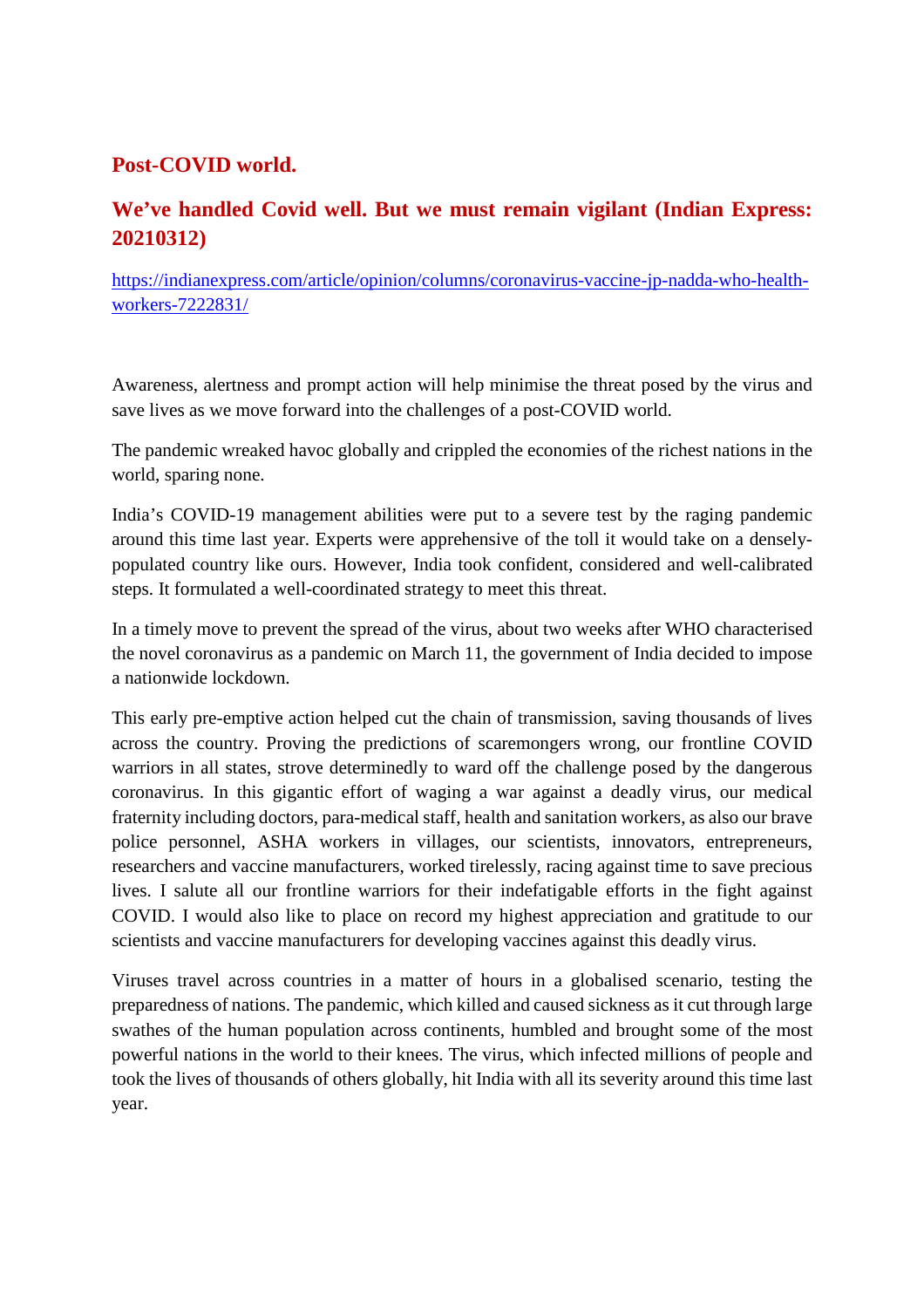Adversity steeled the nation's resolve, bringing Team India together as one to meet the threat. It is in this spirit that all states joined the fight against COVID-19, while leaders of political parties rose above all differences to serve the people in this unprecedented global health crisis.

Manufacturers worked at breakneck speed to meet the need for life-saving supplies — from sanitisers, facial masks, PPE kits and surgical gloves to ventilators and vaccines. This unprecedented national effort was in keeping with the spirit of Prime Minister Narendra Modi's vision of an Atmanirbhar Bharat — a glowing example of a cohesive, self-reliant endeavour.

The media played a stellar role in educating, informing and enlightening all of us on the novel coronavirus and a vast array of related topics. To their credit, media persons, braving all odds, stood at the front lines when the pandemic was its peak, working on a 24×7 basis to keep the country updated on emerging developments with regard to COVID-19.

The pandemic wreaked havoc globally and crippled the economies of the richest nations in the world, sparing none. Inevitably, it cast its long shadow on the Indian economy as well. While every single sector was severely battered by the impact of the COVID-19-induced lockdowns, India's farmers stood tall. The country's agriculture sector proved its resilience in the face of adverse conditions. India's agriculture and allied activities registered a growth of 3.4 per cent during 2020-21, hitting a record production of 296.65 million tonnes for 2019-20, which was 11.44 million tonnes higher than the production of foodgrains of 285.21 million tonnes achieved in the previous year. Currently, as experts and analysts have pointed out, the worst appears to be behind us, and the economy is back on an upward trajectory.

It is the spirit of collaboration with other countries that proved to be a valuable takeaway from this pandemic. Our shared effort was a true reflection of the ancient Indian world view that the people around the world are one family and they need to work together. This collective vision and effort, marked by resilience and transparency helped us to achieve among the lowest fatality rates in the world.

The way forward involves a multi-pronged, long-term strategy in developing pandemic responses on a global scale through shared resources.

The novel coronavirus continues to impart valuable lessons to us on pandemic management. Doctors have been advising that we must stay active physically and mentally. Those who are used to a sedentary lifestyle should find time for regular physical exercise. We should try yoga and meditation to reduce the high stress levels. Experts have also recommended that we should move towards a nutritious, balanced diet, which boosts our immunity and that we should ensure that our homes have natural lighting and ventilation.

Even as the biggest vaccination drive in the world is now underway, we must be mindful of the fact that, as a country, we are not yet out of the woods and the pandemic is still a reality that can take a more fierce shape if we do not adopt the right measures in time. As a society, we can ill-afford to lower our guard and be cavalier in our response to the virus. We must continue to adhere to the essential practices of washing hands frequently, maintaining social distancing, wearing face masks and avoiding crowds and gatherings. One should heed the advice of doctors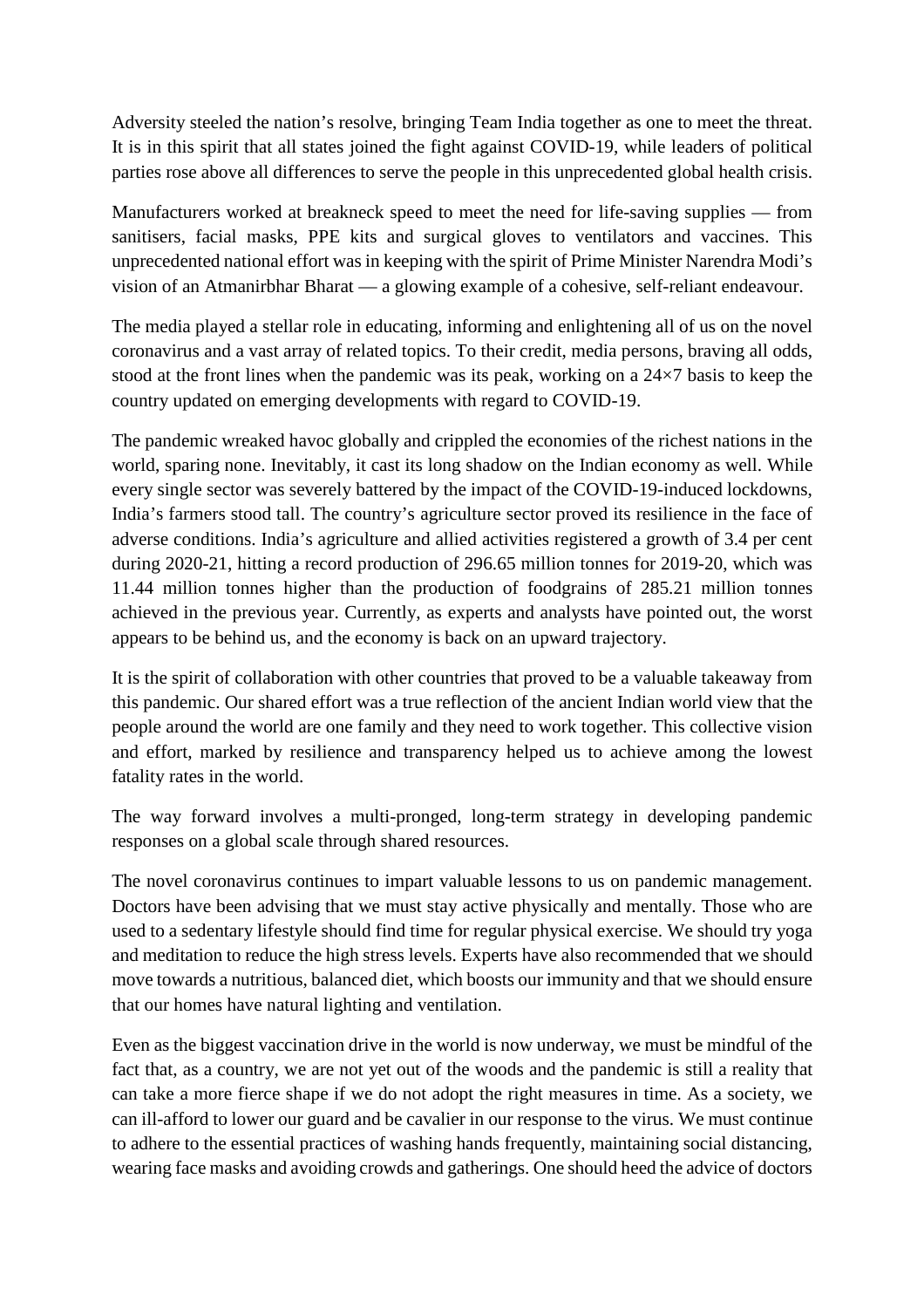and get oneself vaccinated without any hesitation. Awareness, alertness and prompt action will help minimise the threat posed by the virus and save lives as we move forward into the challenges of a post-COVID world.

# **World Glaucoma Day 2021**

# **World Glaucoma Day 2021: An ophthalmologist debunks some common myths (Indian Express: 20210312)**

https://indianexpress.com/article/lifestyle/health/world-glaucoma-day-2021-ophthalmologistdebunks-myths-eye-health-prevention-7223514/

On World Glaucoma Day 2021, let us demystify some of the common myths, courtesy Dr Smriti Jain, opthalmologist, Pract

World glaucoma day 2021, when is world glaucoma day, what is glaucoma, glaucoma symptoms, myths related to glaucoma, indianexpress.com, indianexpress,Surgical and laser treatments exist for treating glaucoma when the disease is not controlled by medication and should not be delayed. (Source: Getty Images/Thinkstock)

Glaucoma, which affects the optic nerve of the eye, is a potentially blinding disease. But, there are many misconceptions surrounding it. On World Glaucoma Day, observed annually on March 12, let us demystify some of them, courtesy Dr Smriti Jain, opthalmologist, Practo.

Myth #1: Glaucoma affects only elderly people

Fact: While the incidence of glaucoma is higher among the elderly, glaucoma can affect anybody at any age, even newborns. It is important to get regular eye examinations even when you are young and have no apparent eye problems to ensure glaucoma is detected early. Vision loss due to glaucoma cannot be reversed, so early detection is crucial.

Myth #2: If I have good vision, I do not have glaucoma

Fact: This is a huge misconception. Most types of glaucoma will not have any symptoms and the vision may also be 6/6 till late stages which is why glaucoma is called the "silent thief of sight". Often people are surprised when the diagnosis of glaucoma is made. The later the disease is diagnosed and treated, the worse the long-term outcome.

blood pressure, men preventive health check up, men's health, indian express, indian express news Regular eye check-ups are necessary. (Photo: Getty Images/Thinkstock)

Myth #3: No one in my family has glaucoma, so I won't get the disease.

Fact: While a family history of glaucoma is a risk factor for developing this eye disease, there are many glaucoma patients who do not have anybody in their family who has glaucoma.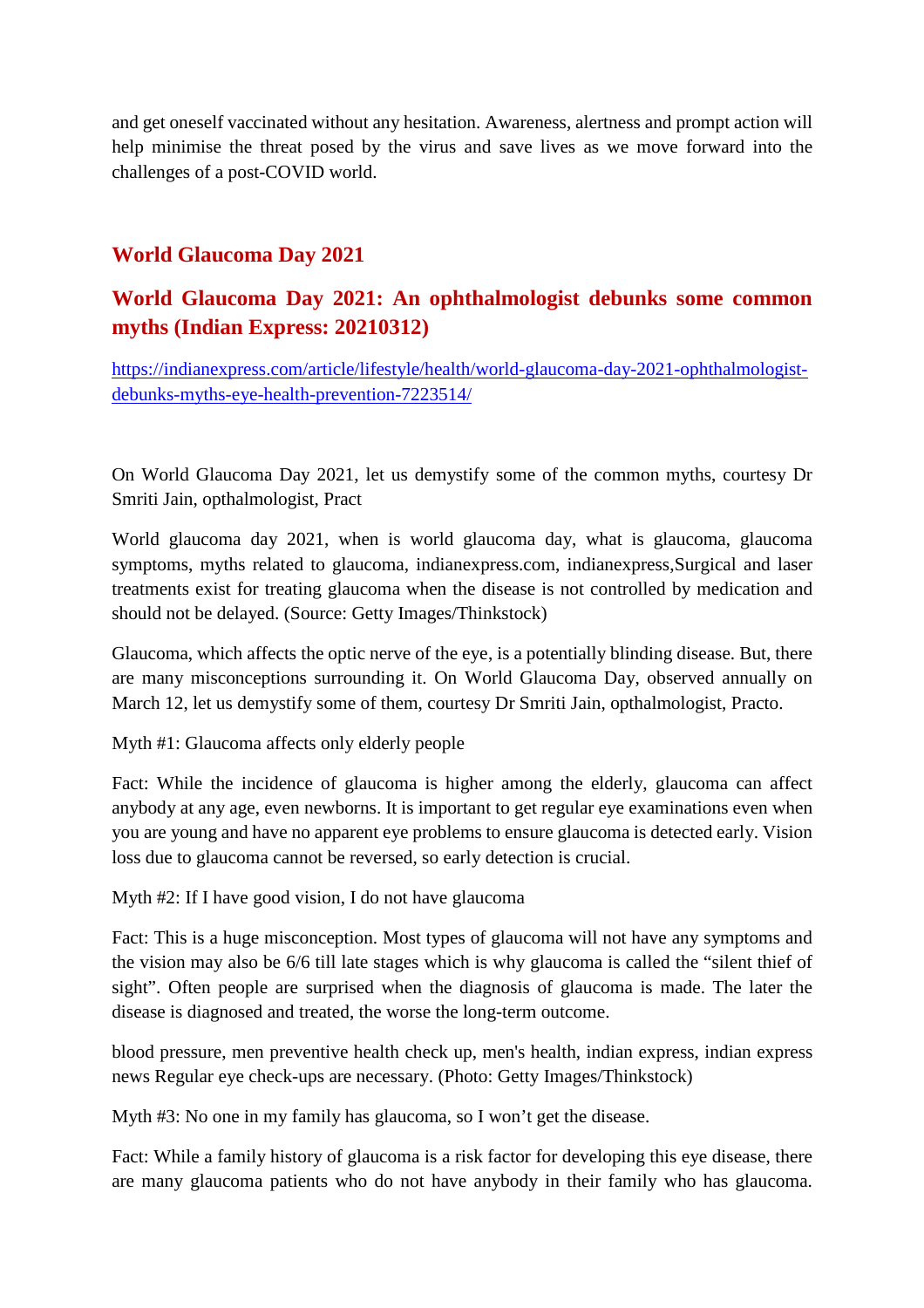Sometimes family history may not be there because all family members were never properly examined for glaucoma which is why it is important that all patients who are diagnosed with glaucoma get their family members examined for it.

Myth #4: Glaucoma is there only if I have high IntraOcular Pressure (IOP).

Fact: While most people with glaucoma will have high IntraOcular Pressure (IOP) or fluid pressure in the eyes, and it is definitely a risk factor, many patients may never have an increased IOP and yet have a severe type of glaucoma called 'Normal Tension Glaucoma'. On the other hand, some people with high IOP may not have Glaucoma – this is called Ocular Hypertension.

ALSO READ |Glaucoma: Know the types, symptoms, risk factors and how to manage the condition

Myth #5: There is no cure for glaucoma so no point in taking treatment

Fact: Vision already lost due to glaucoma cannot be recovered but treatment can stop glaucoma progression and prevent further loss of vision. Glaucoma is a progressive disease where constant monitoring and therapy is required otherwise it can lead to blindness. It is extremely important to get proper treatment from a glaucoma specialist and not just a general eye doctor.

Myth #6: If my glaucoma is not controlled by medicines and eye drops, I have no other options

Fact: Surgical and laser treatments exist for treating glaucoma when the disease is not controlled by medication and should not be delayed. In certain types of glaucoma e.g. 'Angle Closure Glaucoma' which is widely prevalent in India, laser treatment is highly recommended and if not done may lead to progress of the disease to a point of complete loss of vision. Patients with glaucoma must consult a qualified and experienced glaucoma surgeon and get a full understanding of all the options available to them including surgical and laser treatments which general eye doctors may not be aware of.

### **Mental stress**

# **Can sedentary lifestyle, mental stress lead to hormonal imbalance in middleaged women? (Indian Express: 20210312)**

https://indianexpress.com/article/lifestyle/health/sedentary-lifestyle-mental-stress-hormonalimbalance-middle-aged-women-experts-7223382/

A complete blood count (CBC) test is recommended to identify general infection, iron studies to look for iron deficiency. Since the bone disease is common in women, calcium and vitamin D are recommended. Along with this cholesterol, glucose levels and liver check is also needed," said Dr Prerna Agarwal, technical operations, Apollo Diagnostics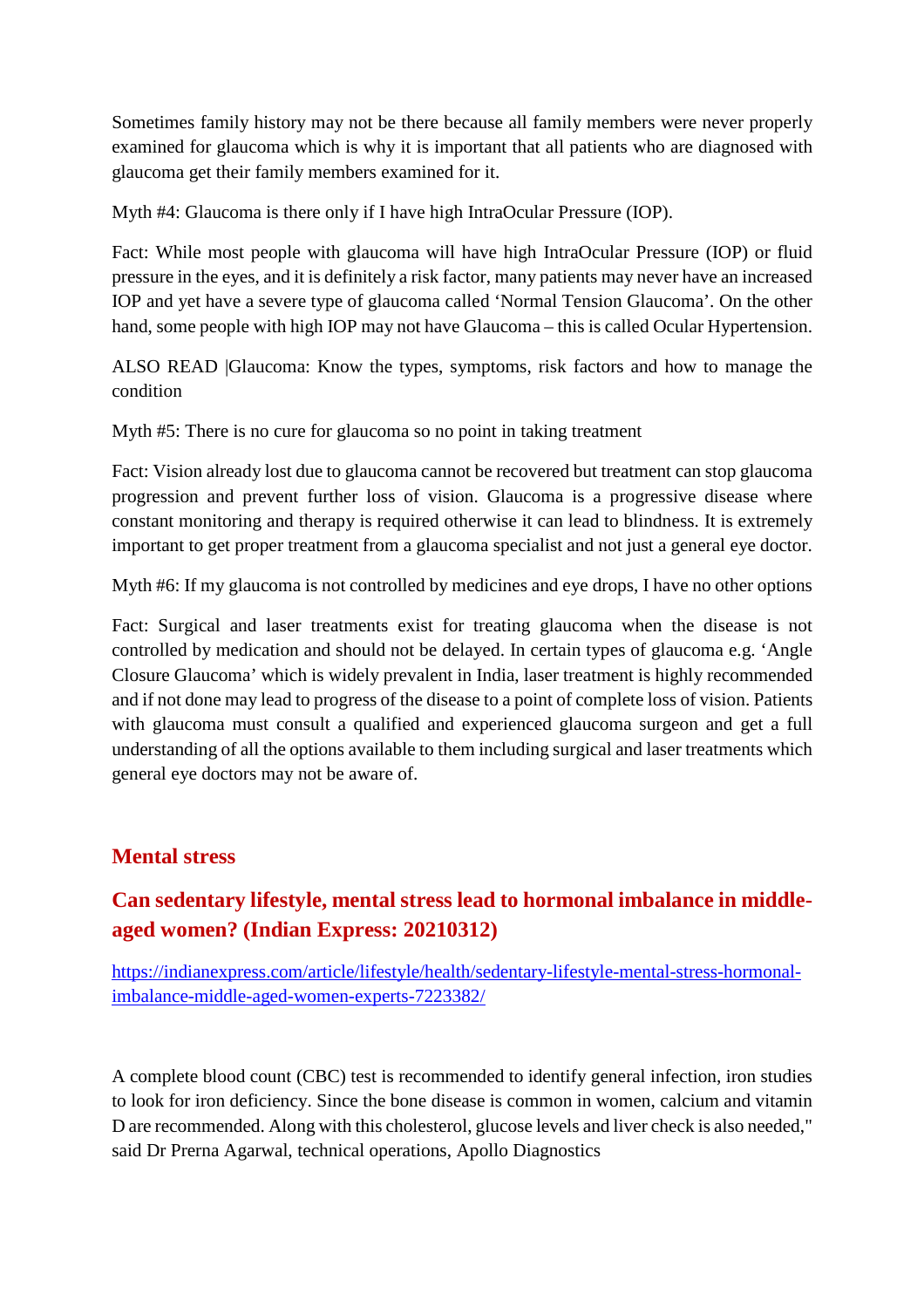hormonal imbalance, how to correct hormonal imbalance, how to correct hormonal imbalance, how to correct PCOS, PCOD symptoms, mental stress and hormones, indianexpress.com, indianexpress,Is hormonal imbalance troubling you? Find out why (Source: Getty Images/Thinkstock)

Many females experience hormonal fluctuation at some point in their lives. Hormonal imbalance strikes-in when the endocrine gland fails to function appropriately. It occurs owing to diabetes, stress, a sedentary lifestyle, lack of exercise, and improper eating habits. Hormonal imbalance causes PCOD, thyroid problems, and infertility. In order to keep the condition at bay, one must stick to a well-balanced diet, get some physical activity, and sleep well, say experts.

Dr Kaishreen Khan, obstetrician and gynaecologist, Apollo Clinic Pune says, "Females in the middle-aged group — 20-50 years — encounter hormonal imbalance due to a sedentary lifestyle, mental stress, a high percentage of body fat or an over or underactive thyroid. The symptoms of hormonal imbalance are mood swings, poor sleep, low libido, weight gain, anxiety, tiredness, heavy and painful periods, irregular periods, delayed menses or early menses, excessive facial hair, acne, fatigue, and anxiety. Hormonal imbalance can also cause PCOD and infertility."

Hormones can be termed as messengers in one's body. They tell you what to do and when. Hormones regulate one's mood, body temperature, sleep, growth, appetite, stress, metabolism, and reproductive cycles. Hormonal imbalance in females can be seen during puberty, pregnancy, childbirth, breastfeeding, and menopause. It indicates a fluctuation in one's estrogen, progesterone, thyroxine, prolactin, and cortisol levels. Many factors give a tough time to the endocrine system causing fluctuation of the hormones.

stress, females Are you taking care of yourself? (Source: Getty/Thinkstock)

Dr Khan added that the treatment of hormonal imbalance depends on the underlying cause and "may vary from person-to-person". "Your doctor will be able to determine the right kind of treatment for you. Along with treatment, you will also have to follow some lifestyle modifications such as getting sound sleep at night, exercising daily for half-an-hour, eating a well-balanced diet, and maintaining an optimum weight. Minimise the intake of sugary and packaged foods and schedule regular health check-ups," she explained.

"Opt for blood tests in order to check your overall all health — thyroid, estrogen, prolactin, testosterone, cortisol levels. A complete blood count (CBC) test is recommended to identify general infection, iron studies to look for iron deficiency or anaemia. Since the bone disease is